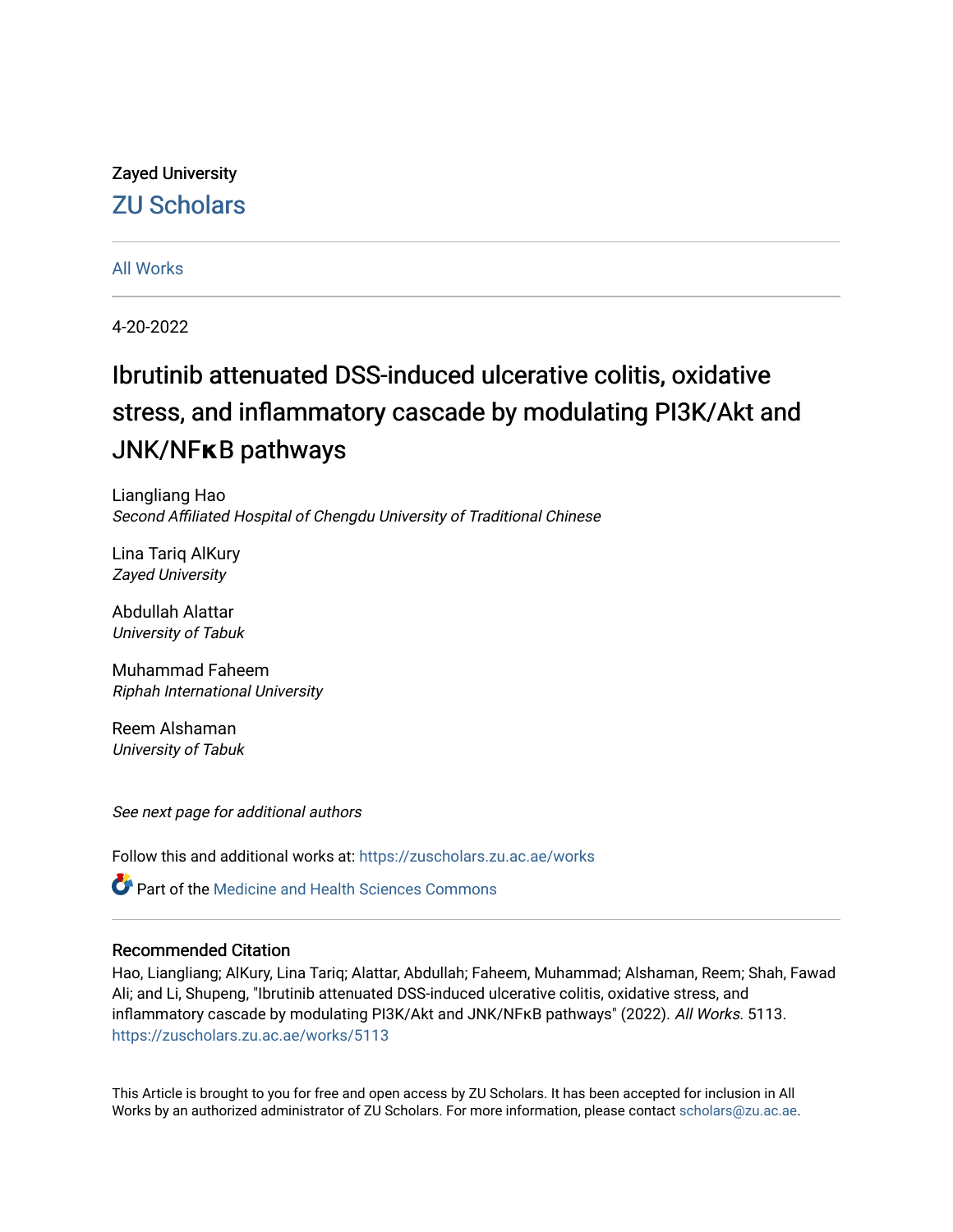## Author First name, Last name, Institution

Liangliang Hao, Lina Tariq AlKury, Abdullah Alattar, Muhammad Faheem, Reem Alshaman, Fawad Ali Shah, and Shupeng Li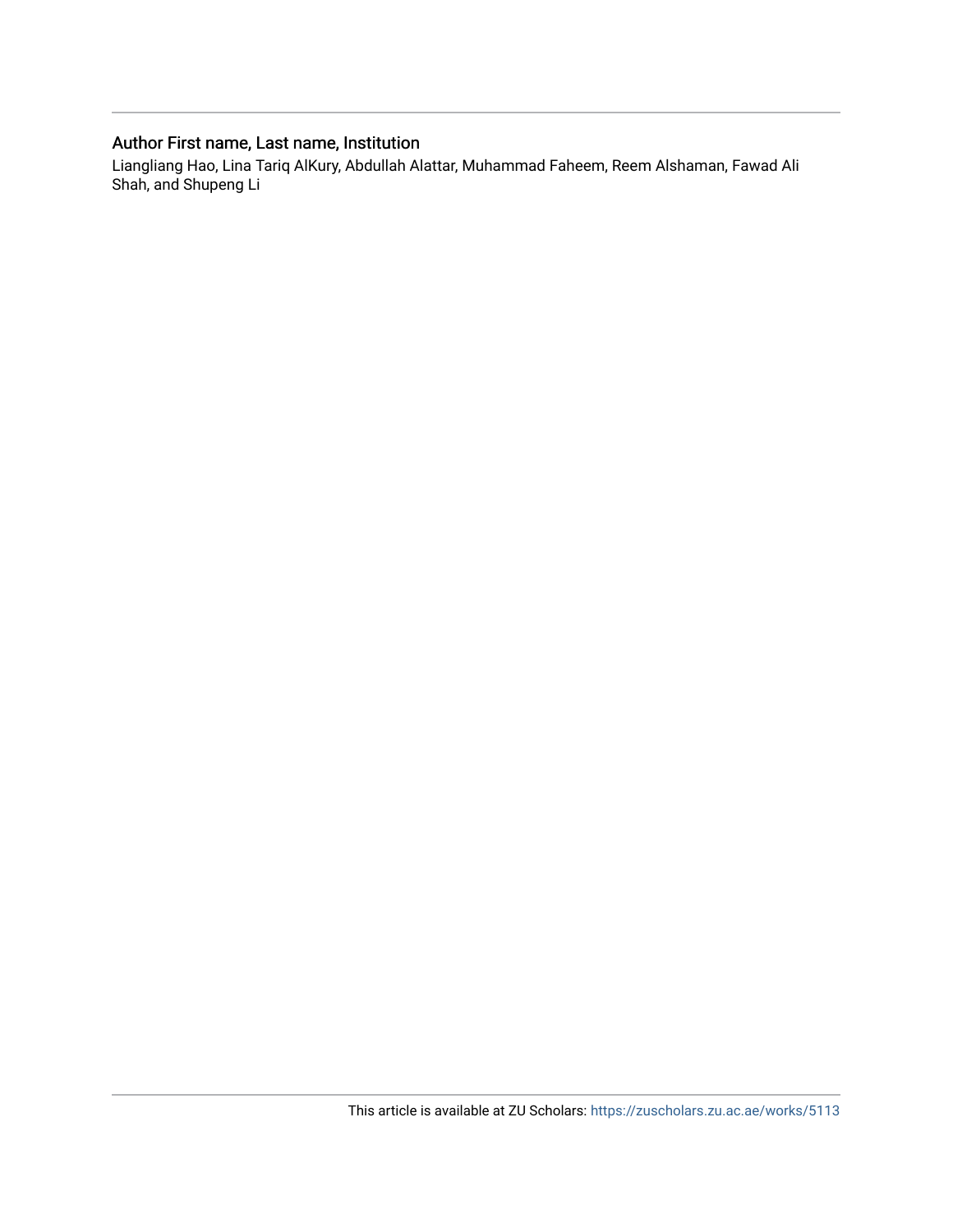Liangliang Hao<sup>1</sup>, Lina Tariq Alkry<sup>2</sup>, Abdullah Alattar<sup>3</sup>, Muhammad Faheem<sup>4</sup>, Reem Alshaman<sup>3</sup>, Fawad Ali Shah<sup>4</sup>, Shupeng Li<sup>5</sup>

1 Hospital of Chengdu University of Traditional Chinese Medicine, China 2 College of Natural and Health Sciences, Zayed University, Abu Dhabi, United Arab Emirates

3 Department of Pharmacology and Toxicology, Faculty of Pharmacy, University of Tabuk, Tabuk, Saudi Arabia

4 Riphah Institute of Pharmaceutical Sciences, Riphah International University, Islamabad, Pakistan

5 State Key Laboratory of Oncogenomics, School of Chemical Biology and Biotechnology, Shenzhen Graduate School, Peking University, Shenzhen, China

Submitted: 5 January 2022; Accepted: 18 February 2022 Online publication: 20 April 2022

Arch Med Sci 2022; 18 (3): 805–815 DOI: https://doi.org/10.5114/aoms/146792 Copyright © 2022 Termedia & Banach

The mammalian gastrointestinal tract is continuously vulnerable to numerous bacteria and food additives as well as to environmental toxins that damage the epithelia of the gut [1]. Disturbance in intestinal homeostasis triggers a pathogenic immune response commonly known as inflammatory bowel disease (IBD) [2]. IBD is a complex idiopathic disorder including clinical Crohn's disease (CD) and ulcerative colitis (UC), which are characterized by chronic inflammation in the mucosal layer of the gut, which sometimes affects the whole intestine with numerous etiological manifestations [3, 4]. IBD is clinically manifested with diarrhea and rectal bleeding accompanied by mucous pus [5] and is commonly associated with childhood, which includes symptomatic manifestations such as abdominal cramps, and excessive weight loss [6]. A large number of people annually are diagnosed with IBD, a major health issue in western societies that affects around 1.4 million patients with an incidence rate of 29.6 in 100,000 which includes clinical complexities with poorly effective treatment regimens [7]. Moreover, multiple comorbidities that exaggerate IBD pathogenesis include genetic predisposition, immunological disorders, a high-fat diet, and regular use of antibiotics [8].

The IBS pathophysiology is still unclear but involves the disruption of the mucinous layer, which serves as the primary defense line of the gut immune system and provides a physical barrier between the immune cells of the host and synthesis of antimicrobial peptides. Additionally, levels of colonic mucin-2 are decreased and altered during IBS [9]. This damage further facilitates increased permeability of epithelium of gut mucosa and alters the tight junctions, which ultimately lead to the uptake of luminal antigens [10].

The animal model for IBS exhibits many similar characteristics to human studies, which include diarrhea-associated inflammation, weight loss, immune cell infiltration, and activation with altered macrophage functions [11]. The most suitable and commonly used animal model to

#### Corresponding authors:

Fawad Ali Shah Riphah Institute of Pharmaceutical Sciences Riphah International University Islamabad, Pakistan E-mail: [fahimafridi345@](mailto:fahimafridi345@gmail.com) [gmail.com](mailto:fahimafridi345@gmail.com) [fawad.shah@riphah.edu.pk](mailto:fawad.shah@riphah.edu.pk)

Shupeng Li State Key Laboratory of Oncogenomics School of Chemical Biology and Biotechnology Shenzhen Graduate School Peking University Shenzhen, China E-mail: lisp@pkusz.edu.cn



Attribution-NonCommercial-ShareAlike 4.0 International (CC BY -NC -SA 4.0). License (http://creativecommons.org/licenses/by-nc-sa/4.0/).

Creative Commons licenses: This is an Open Access article distributed under the terms of the Creative Commons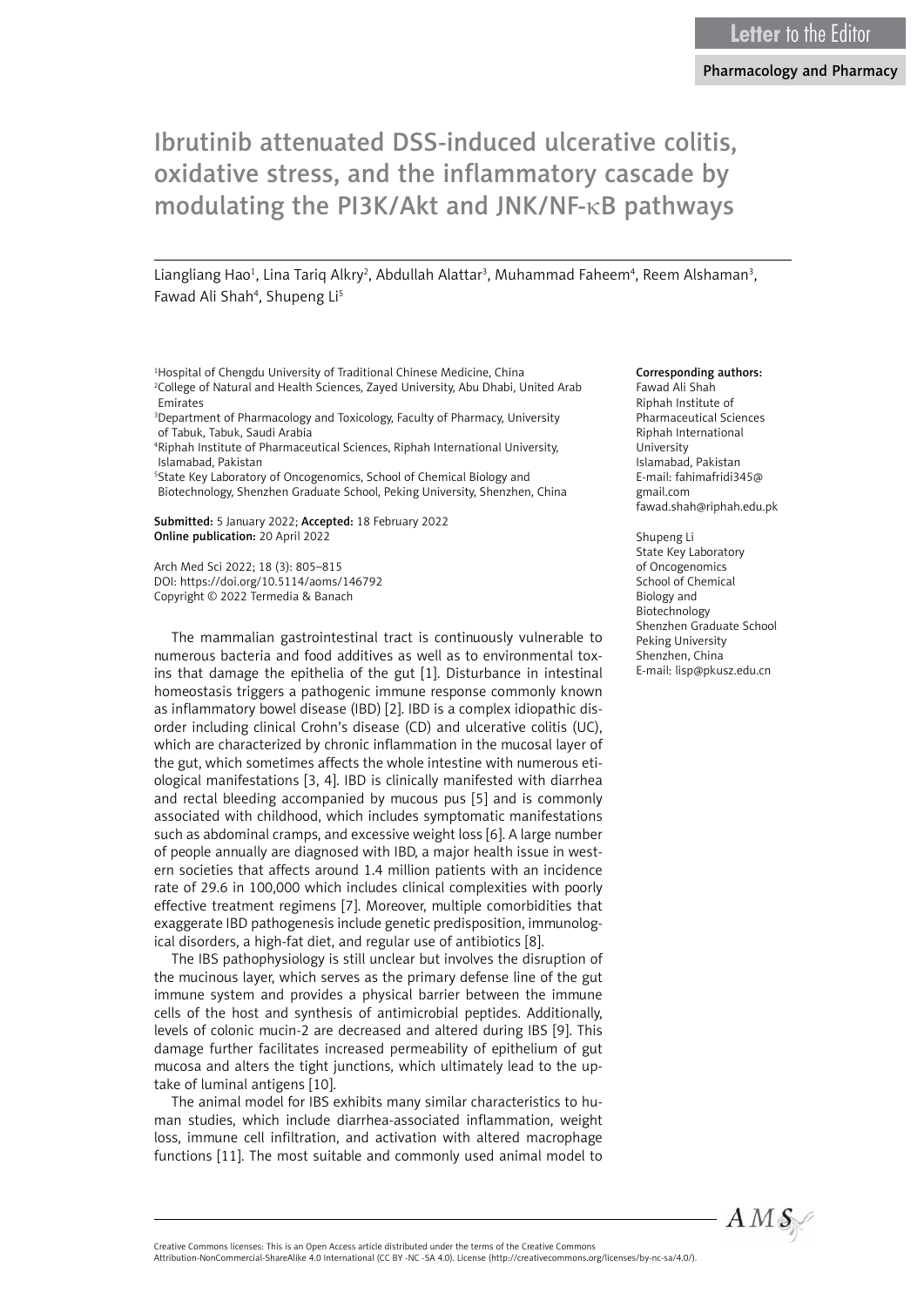study experimental colitis is induced by administering dextran sodium sulfate (DSS), a chemical colitogen with anticoagulant properties, to understand IBD pathogenesis [12]. DSS is a toxic reagent that triggers damage in the colonic mucosa and provokes an inflammatory response [6]. DSS-induced intestinal inflammation in IBD is unclear but its multi-mechanistic pathological cascade is linked to disruption of the monolayer lining in the large intestine with distribution to the rectum and entire colon [12]. Moreover, it disrupts the epithelial layer of the colon, which recruits inflammatory cells and accelerates the excessive release of pro-inflammatory cytokines such as tumor necrosis factor- $\alpha$  (P-JNK- $\alpha$ ), and interleukins 1β and 6, which leads to necrosis [13, 14]. The DSS-induced IBS model in the research holds relevance due to its simplicity, rapidity, reproducibility, and constructability in animal studies, and it signifies the relapse of intestinal inflammation through adjustment of DSS concentration and variability in the frequency of dosage administration [12]. Therefore, IBS induced through DSS is considered a requisite tool in the identification of underlying pathological cascades and pathways in IBS and identification of novel therapeutic targets. Several therapeutic agents have been developed for treatment of IBD. However, the results in efficacy are still unsatisfactory including side effects of systemic medications and complications of drugs [15, 16] which potentiate the need for alternate therapy.

Ibrutinib is a novel therapeutic inhibitor of BTK which is approved for the treatment of several disorders such as chronic lymphocytic leukemia (CLL) and mantle cell lymphoma [17, 18]. It is also involved in the treatment of hematological malignancies such as chronic lymphocytic leukemia, specific lymphomas [19], and Wald Enstrom's macroglobulinemia. Ibrutinib is recognized as the first BTK inhibitor that has been approved by the food and drug regulatory authority [20]. As per our literature survey, there are fewer studies on the role of ibrutinib in gastrointestinal disorders; therefore in this study we investigated the pathophysiology of DSS-induced IBD and possible protective effect of ibrutinib to attenuate IBD induced necrosis.

DSS (Catalog No: ALDRICH\_42867) was purchased from Med Chem Express USA, ibrutinib (Catalog No: W224511) was purchased from Sigma Laboratories (Sigma-Aldrich, United States), mesalazine (Catalog No: PHR10999) from Pharmedic Laboratories, Private Limited Lahore, Pakistan. Phosphate buffer saline tablets and proteinase K (Catalog No: SAB4700839) were obtained from (MP Bio, United States). Formaldehyde, hydrogen peroxide  $(\mathsf{H}_{2}\mathsf{O}_{2})$ , reduced

glutathione (GSH), glutathione S-transferase (GSTs), catalase, trichloroacetic acid, CDNB, ethanol, xylene, hematoxylin, and eosin stains were purchased from Sigma-Aldrich, United States. Primary antibody P-NF-κB (SC-271908), p-PI3K (SC-293115), p-AKT (SC-7985), p-GSK3β (SC-11757), p-JNK (SC-6254), TNF-α (SC-52B83), COX-2 (SC-514489) and other immunohistochemistry-related consumables, such as AB and C Elite kit (two vials-SC-2018) and 3,3-diaminobenzidine (DAB) (SC-216567), were provided by Santa Cruz Biotechnology, USA. The biotin secondary antibody (ab-6789) and DPX mounting media were purchased from Abcam UK.

Seventy healthy male adult Albino mice having weight  $35 \pm 15$  g, and  $8-12$  weeks of age, obtained from the local breeding facility of Riphah International University Islamabad, were randomly divided into five groups (14 mice/group). The mice were placed in plastic cages and held at room temperature 18-22°C, with a light/dark cycle of 12 h. Throughout the experiment, animals were given free access to rat pellet diet ad-libitum and tap water. For the entire duration of the research, animals were kept under continuous surveillance. To keep the mice free from stress, all appropriate managerial procedures were adopted. Prior approval was obtained for all such experimental protocols from the Research and Ethical Committee (REC) of Riphah Institute of Pharmaceutical Sciences (RIPS), Riphah International University, Pakistan. Mice were randomly divided into five experimental groups, i.e., control group (saline), disease group (DSS-3%), standard group (mesalazine 10 mg/kg), treatment group 1 (ibrutinib 6.25 mg), and treatment group 2 (ibrutinib 12.5 mg), and these doses were selected as in previous literature [21, 22]. A total of 15 animals died during the experimental procedure due to excessive bleeding in feces and dehydration, i.e., 6 from the disease group, 2 from the mesalazine group, and 2 from both ibrutinib groups.

To avoid a potential impact, colitis-induced mice and their littermates were co-housed and acclimatized for over a week. Colitis was induced in mice following the protocol published before [23]. Briefly, mice (male, 8–12 weeks old) fed a normal diet were administered 3% dextran sulfate sodium salt (DSS) (MW 36–50 kDa; MP Biomedical, Irvine, CA, USA) dissolved in drinking water for 10 days. Control littermates were given regular drinking water. During induction, mice were weighed and stools were tested for occult blood daily to assess pathology severity. At the end of induction time points, mice were euthanized by CO. inhalation. Colon and other tissue were collected and snap-frozen in liquid nitrogen and stored at –80°C for further use. Blood was centrifugated in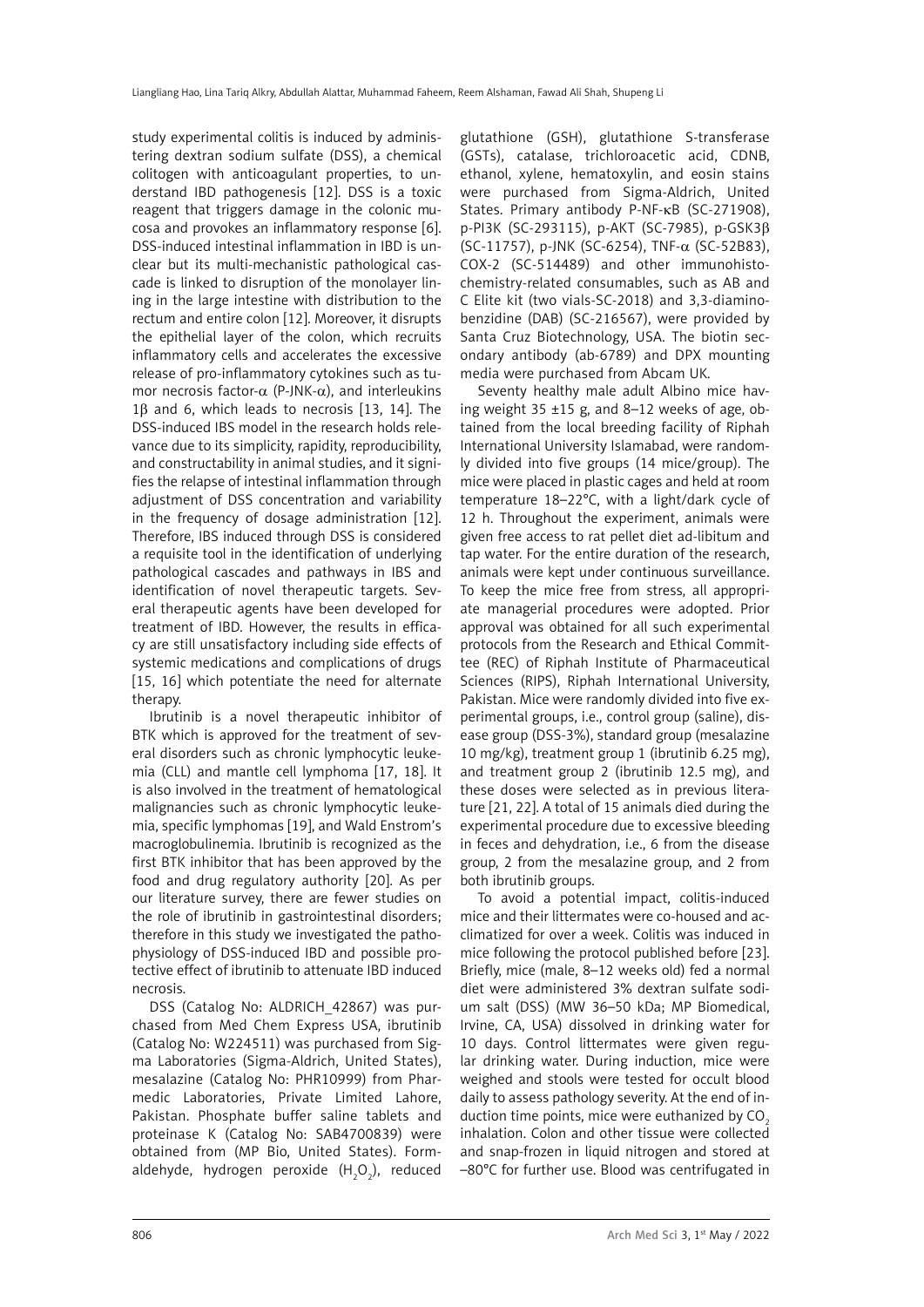1000 g for 30 min at 4°C to isolate serum. The serum was stored at –80°C for further use as well.

The course of inflammation was monitored by weight loss measurements and the stool morphology test. Pathological scoring was used to quantify the severity of colitis following a method adapted from the standard DAI scoring system [24]. Each animal was examined once a day and received a score containing three parameters, body weight decreasing, fecal bleeding, and stool consistency. For the assessment score, the definition was as follows: the decrease in body weight relative to initial weight reached 0–1% scored 0, 1–5% scored 1, 5–10% scored 2, 10–15% scored 3 and over 15% scored 4; the stool normal and no blood scored 0, a dimly visible streak of blood scored 1, moderate blood scored 2, obvious blood scored 3 and gross bleeding from the anus scored 4. As for the stool viscosity, normal, the score of 0; soft, 1; loss, 2; diarrhea, 3 and diarrhea with blood, 4. Then these features were averaged for each mouse and each group to calculate the percentage of diarrhea.

Mice were subjected to fasting condition for 8 h before blood collection. The blood sample was collected on day one via the tail vein to measure the levels of liver enzymes. At the end of the study period i.e., the  $10<sup>th</sup>$  day, mice were anesthetized and blood samples were collected by direct cardiac puncture using a 3 ml BD syringe. For serum biochemistry, blood was collected in clotted tubes, blood was permitted to clot at 26  $\pm$ 2°C, serum was extracted by centrifugation at 3000 RPM for 10 min. After obtaining blood samples, all mice were euthanized and the sample was processed.

Blood samples drawn from cardiac punctures, collected in clotted vials, were utilized for estimation of serum biochemical parameters. Biochemical assays of serum were performed using biochemical assay kits (TB, ALT, ALP, AST) on a biochemistry analyzer (Beckman Coulter AU480, USA). All procedures were conducted in compliance with the manufacturer's protocol.

The collected samples were fixed in 4% formaldehyde and decalcified using nitric oxide. The histological samples after the gross study were embedded in paraffin blocks, cut into 4 μm thin sections using a microtome, and the following analysis was performed.

H& E staining was performed as mentioned in our previous paper. Absolute xylene (100%) was used to de-paraffinize the tissue sections on coated slides, rehydrated with ethyl alcohol from 100% to 70%. Following washing with distilled water, slides were incubated in hematoxylin solution for 10 min (depending upon the nature of the hematoxylin stain). The hematoxylin stain was recycled and slides were put into low-speed tap water, subsequently dipped for one gentle treatment with 1% HCl and 1% ammonia water. The slides were finally incubated with eosin and kept for air drying. The dried slides were processed with the dehydration protocol and mounted with a glass coverslip. Histological assessment was performed under a light microscope for measuring villus heights (from villus tip to villus-crypt junction), crypt depth (invagination depth between adjacent villi), crypt cell apoptosis, and mitotic indexes. Twenty well-oriented villi and crypts for villus height, crypt depth, and mitotic figures per crypt were measured and scored for the average of each sample. All intestinal morphometric assessment was performed blindly by ImageJ software 1.8 172 (NIH, USA).

With slight modifications, immunohistochemical staining was performed as previously described. To retrieve the antigen, the slides were subjected to proteinase K treatment and then washed with PBS and the peroxidase activity was further quenched. Slides were blocked with normal goat serum (NGS) and incubated overnight in mouse anti-nuclear factor-κB (NF-κB), mouse anti-COX2 (dilution 1 : 100, Santa Cruz Biotechnology, United States), and mouse anti-nuclear p-JNK (dilution 1 : 100, Santa Cruz Biotechnology, United States). After washing, secondary antibodies (dilution 1 : 50) were applied in a humidified chamber, and then ABC reagent (SCBT, United States) was applied. After washing, slides were stained by DAB and coverslipped with a mounting medium. ImageJ software was used to quantitatively determine hyperactivated COX2, p-JNK, and p-NF-κB in the intestine/ total area by optimizing the background of images according to the threshold intensity and analyzing COX2, p-JNK, and p-NF-κB positive cells at the same threshold intensity for all groups. The intensity is expressed as the relative integrated density of the samples relative to the control.

All the samples were homogenized using lysis buffer (1M Tris-HCl, 5 M NaCl, sodium deoxycholate 0.5%, sodium dodecyl sulfate 10%, sodium azide 1%, and NP-40 10%) further supplemented with a protease inhibitor, i.e. phenyl methyl sulfonyl fluoride (PMSF). After sonification and centrifugation, the protein concentration of the lysate was determined using a Bicinchoninic Acid kit (BCA) (Pierce, Rockford, IL, United States) following the guidelines of the manufacturer. An equal amount of protein (30 µg per sample) was electrophoresed on 10% SDS-PAGE gels, followed by transferring the protein to polyvinylidene fluoride (PVDF) membranes (Millipore, Billerica, MA, United States). After blocking the PVDF membranes using skim milk to reduce binding of the nonspecific protein, the PVDF membrane was incubated at 4°C for the whole night with the primary antibodies COX2, p-NF-κB, TNF-α, p-Akt, p-PI3K, and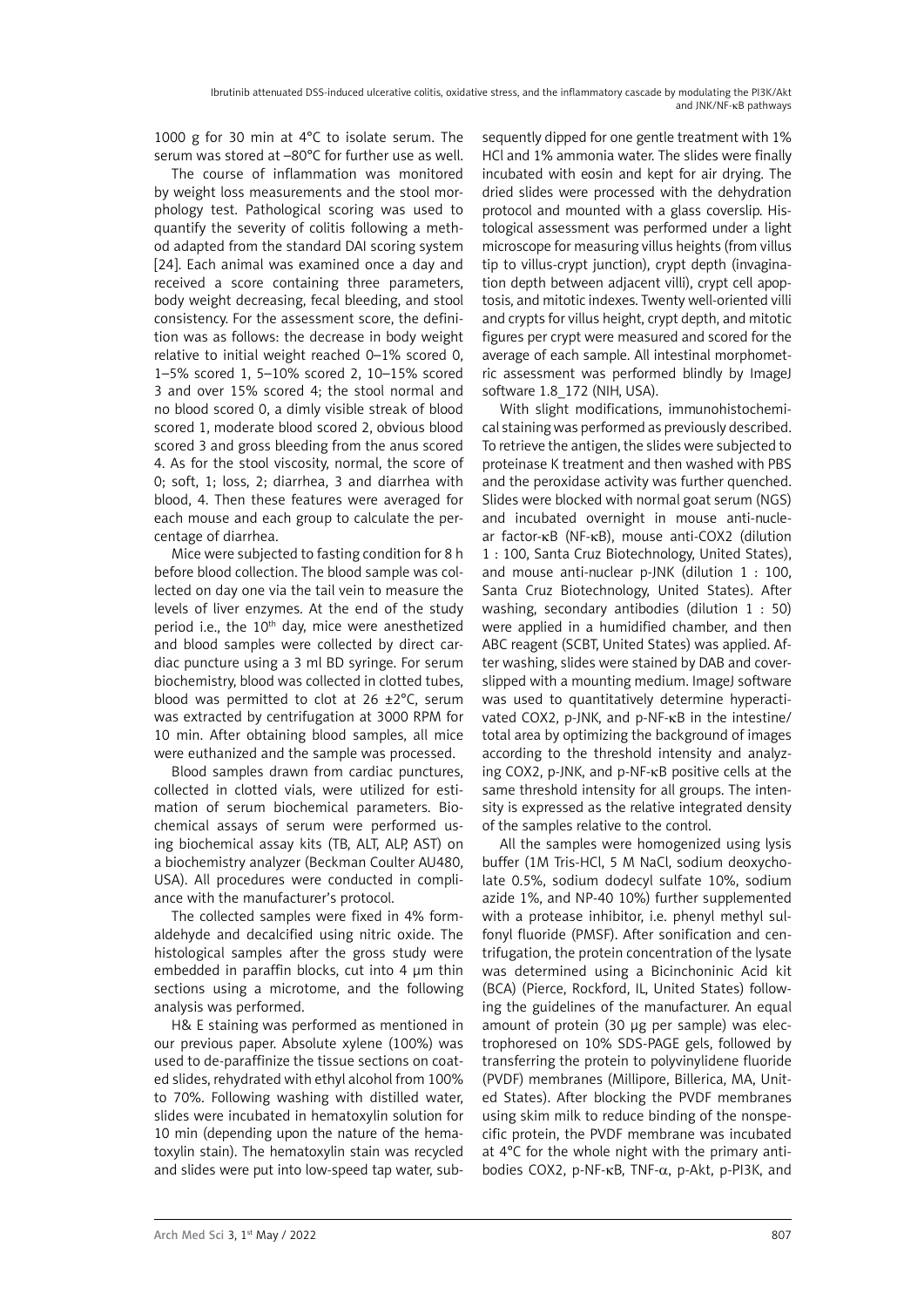p-GSK3β. β-actin was used as a loading control. The following day, membranes were incubated with secondary antibodies, and western bands were visualized on X-ray film using an ECL detection reagent following the instructions of the manufacturer (Amersham Pharmacia Biotech, Piscataway, NJ, United States). Image J software was used for the analysis of WB bands and was analyzed relative to β-actin.

Our laboratory protocols were adopted for these assays. Briefly, the glutathione (GSH) level [25] for measuring catalase and glutathione S-transferase (GST) activity was analyzed according to the procedure described by Rahman *et al*. (2020) [26].

The method mentioned previously was used to determine lipid peroxidation [27]. Mice intestinal tissue was homogenized by the aid of a polytron homogenizer in 20 mM Tris HCl. Following supernatant collection, ferrous ammonium sulphate was added to the clear supernatant incubated at 37°C to calculate lipid peroxidation. Later on, 2-thiobarbituric acid (TBA) was added to the above mixture and the absorbance was calculated at 532 nm by employing a microplate reader.

Morphological data were analyzed using ImageJ software (NIH Image J system, Bethesda, MD). The results were expressed as mean  $\pm$  standard error of the mean (SEM,  $n = 5$ ) and statistically analyzed via one-way analysis of variance (ANOVA) followed by Tukey's post-hoc test. Values of  $p < 0.05$  were considered as statistically significant. GraphPad Prism (GraphPad, San Diego, CA, USA) was used for analysis of data.

Mice in all 5 groups were examined for physical and pathological symptoms of IBD including weight loss, food intake, and diarrheal tendency. Mice in the saline group showed normal locomotion, eating, and drinking behavior with no signs of diarrhea or weight loss compared to the DSS group with a decline in physical assessment accompanied with bloody diarrhea (Figures 1 A–C). Mice treated with ibrutinib at a dose of 6.25 mg/ kg improved reluctance to movements and food intake with increased weight and less watery stools (Figures 1 A–C). However, ibrutinib at a dose of 12.5 mg/kg significantly attenuated diarrhea and weight loss in DSS-induced IBD, suggesting its dose-dependent effect. Mesalazine (10 mg/kg) showed a marked effect on physical symptoms including weight loss, diarrhea, and movement as compared to the DSS group (Figures 1 A–C).

The saline group showed no pathological changes and normal architecture of both small and large intestinal tissues (Figure 2 A). In the DSS group, significant alterations were observed including epithelial destruction, inflammatory infiltration, and crypt damage, which are key indicators of colon tissue injury (Figures 2 A, B). In the 6.25 mg treated ibrutinib group, moderate inflammatory cells were noted, which can result in inflammation and edema formation (Figure 2). A significant protective effect was observed for ibrutinib at a dose of 12.5 mg, with no visualization of inflammatory cells, no evidence of crypt cell damage, further validated by no fissures on colon and intestinal cells, indicating normal architecture of colon tissues similarly to the control group. Some mild inflammatory cells were observed in the standard group (mesalazine 10 mg/kg) but no epithelial damage in extraand intracellular spaces was found (Figures 2 A, B).

The expression of inflammatory mediators in intestinal cells was determined using immunohistochemistry and western blot for expression analysis of molecular markers of inflammation. Compared with baseline expression, the levels of TNF- $\alpha$ , p-NF- $\kappa$ B, and COX2 were significantly increased in the disease group as shown in Figure 3 A (\**p* < 0.05) in comparison to control. To further validate this, we performed immunohistochemistry and similar results were obtained (Figures 3 B, C). Treatment with ibrutinib significantly ameliorated the elevated inflammatory markers. Moreover, p-NF-κB is linked to downstream inflammatory cytokines; therefore we sought to determine whether ibrutinib could affect p-JNK level. An elevated level of P-JNK in the disease group was noted compared to that in the control group as shown in Figure 3 D while treatment with ibrutinib attenuated this elevated level of p-JNK relative to the disease group (Figure 3 D, #*p* < 0.05).

Western blot analysis was performed to determine the effect of ibrutinib on the PI3K/Akt pathway (Figure 4). DSS reduced the expression level of these protective markers (\**p* < 0.05) while treatment with ibrutinib reversed the downexpression of these proteins and similar results were obtained as that of the standard (Figure 4, #*p* < 0.05).

As first-line indicators of oxidative damage, the levels of enzymatic and non-enzymatic oxidants such as GST and GSH were measured in intestinal tissues on the  $3<sup>rd</sup>$ , 6<sup>th,</sup> and  $10<sup>th</sup>$  day. Administration of DSS induced reactive oxygen species (ROS) along with the exhaustion of GSH and GST in the intestinal tissue homogenates (Figure 4 A, B). Treatment with ibrutinib increased the levels of GSH and GST in the intestine homogenates. Further, treatment with ibrutinib restored the level of CAT in both homogenates (Figure 4 C). Oxidative stress and ROS generated in hyperuricemia induced the formation of several detrimental products, including malondialdehyde (MDA), which can be measured by TBARS. Therefore, we performed a lipid peroxidation (LPO) assay to assess the degree of damage induced by LPO products, which were increased relative to the saline group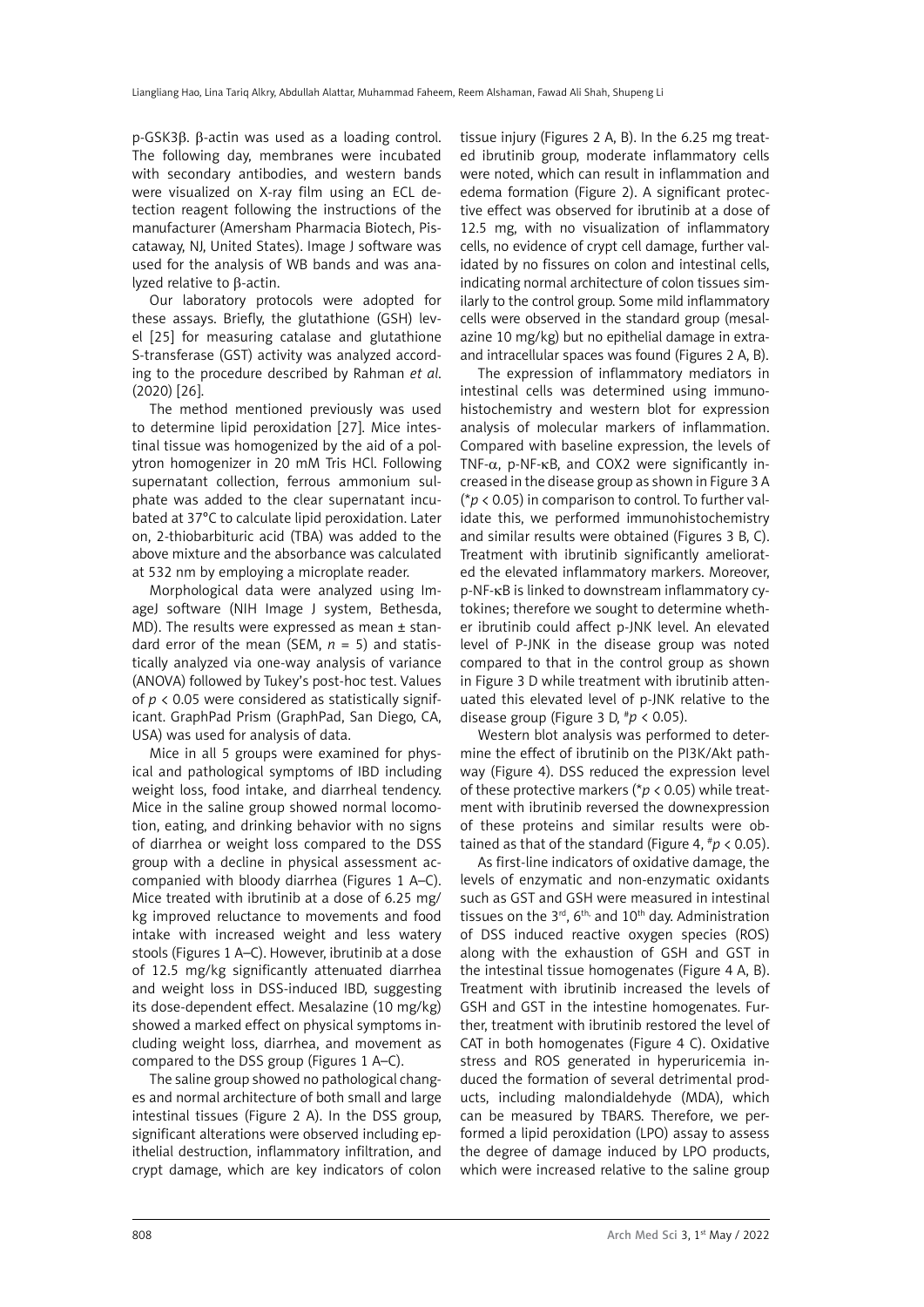

(Figure 4 D). Ibrutinib and mesalazine treatment attenuated LPO in the intestinal tissue (Figure 4 D).

DSS induces dramatic changes in levels of enzymatic enzymes such as ALP, ALT, AST, and TB. Levels of liver enzymes were examined on the  $3^{rd}$ , 6<sup>th</sup> and 10<sup>th</sup> days of treatment. Normal levels of liver enzymes were detected in the saline group as compared to the DSS group on the  $3^{\text{rd}}$ ,  $6^{\text{th}}$ , and  $10^{\text{th}}$ day respectively (Table I). However, ibrutinib (6.25, 12.5 mg/kg) significantly attenuated the levels of ALP, ALT, ASP, and TB, showing a potent effect on liver enzyme levels (Table I). Mesalazine (10 mg/ kg) showed an effect on liver enzymes by attenuating levels of liver enzymes (Table I).

In the current study, we investigated the protective effects of ibrutinib against DSS-induced IBD, which was mediated possibly by attenuating the oxidative and inflammatory cascade as ibrutinib exhibited anti-inflammatory potential in the previous studies [28]. Several studies supported the immunomodulatory role of ibrutinib and we further investigated the role of the favorable bi-



Figure 1. Ibrutinib attenuated physical manifestations of DSS-induced IBD in mice. A – Diarrhea score.  $B$  – Food intake.  $C$  – Body weight changes. Data show the percent incidence of diarrhea at different time intervals. The severity of diarrhea is evident from 72 h (day 3) to 240 h (day 10) after DSS administration. As compared to the DSS group, ibrutinib (6.25 mg and 12.5 mg) pretreatment reduces this severity from 120 h (day 5) to mild and moderate type. All the mice were monitored during the whole experiment for diarrhea score, which was based on stool consistency. The data are expressed as mean ± SEM and were analyzed using one-way ANOVA followed by Tukey's multiple comparison test, and  $n = 14$ /group. The symbol shows a difference relative to the saline group and # shows a difference relative to the DSS group. The data presented are relative to saline and the disease group. The symbols \*\*\* and ### represent significant difference values of *p* < 0.001, while the symbol  $^{**}$  represents  $p < 0.01$  values for significant differences and # represents *p* < 0.05

ological effects of ibrutinib, and we observed a dose-dependent response and the results are comparable to the standard group. Our study showed that ibrutinib treatment restored the physical parameters of colitis such as acute diarrhea, diminished water, and food intake, recovered the structural integrity of intestinal tissues, and normalized the endogenous nonenzymatic antioxidant protein. We observed here that ibrutinib mediated these effects possibly by attenuating the underlying inflammatory cascade such as TNF- $\alpha$  and NF- $\kappa$ B and by enhancing the protective mechanism (PI3K/Akt/GSK3-β).

The detrimental effects of DSS can be attributed to the dismantling of the basal epithelium, which can provoke thinning, atrophy, and necrosis of mucosa, further linked to crypt vanishing of intestinal goblet cells and infiltration of immune cells into the colon and intestine [29]. Such infiltration will provoke the release of inflammatory cytokines such as IL-1β, IL-6, and JNK, which exacerbated inflammatory reactions in intestinal tis-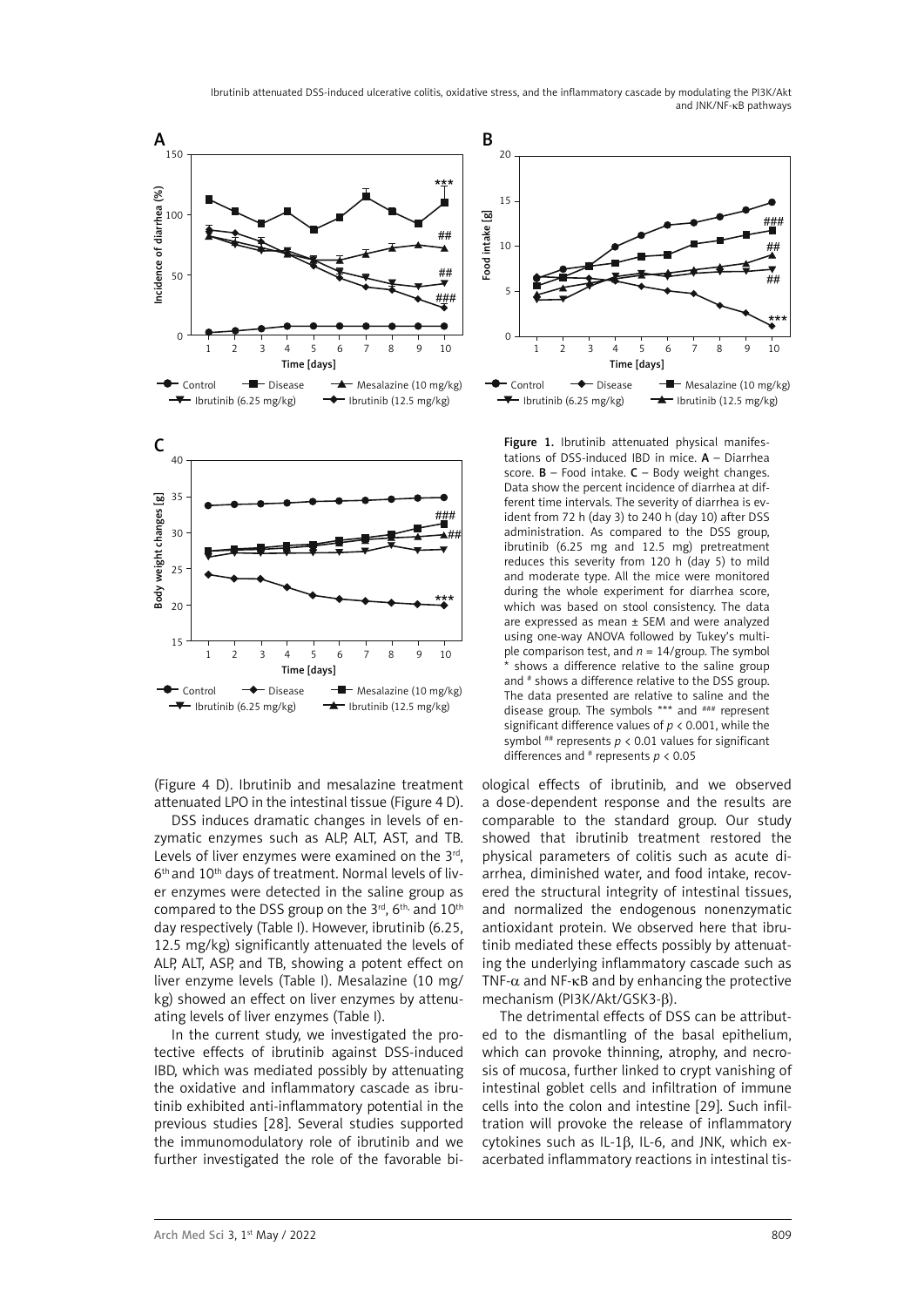

Figure 2. Effect of ibrutinib on histopathological injury induced by DSS in mice.  $A$  – Effect of ibrutinib on H&E staining for both small and large intestinal histological features in mice administered with DSS. B – Crypt mitotic stem cells of intestinal tissue. Photomicrographs were taken at 40× magnification of both small and large intestinal jejunum across all groups. The saline group presents no histopathological changes with tall and intact villi, while the DSS treated group presents significant histopathological changes followed by severe epithelial atrophy of villi, enormous inflammatory cells infiltration within lamina propria, vacuolization, and edema both in mucosa and muscularis. The saline group presents a normal number of stem cells (arrow) in the crypt with no apoptotic index. The DSS group presents a complete loss of stem cells (arrow) in the crypt with an intense apoptotic index. The mesalazine group presents renewal of stem cells (arrow) in the crypt with suppressed apoptotic index, while ibrutinib administration causes the usual proliferation of stem cells (arrow) in the crypt with a reduced apoptotic index in a dose-dependent manner. The data are expressed as mean ± SEM and were analyzed using one-way ANOVA followed by Tukey's multiple comparison test, and  $n = 7$ /group. The symbol \* shows a difference relative to the saline group and # shows a difference relative to the DSS group. The data presented are relative to the saline and the disease group. The symbols \*\*\* and  $^{***}$  represent a significant difference values of  $p < 0.001$ , while the symbol ## represents  $p < 0.01$  values for significant differences and # represents  $p < 0.05$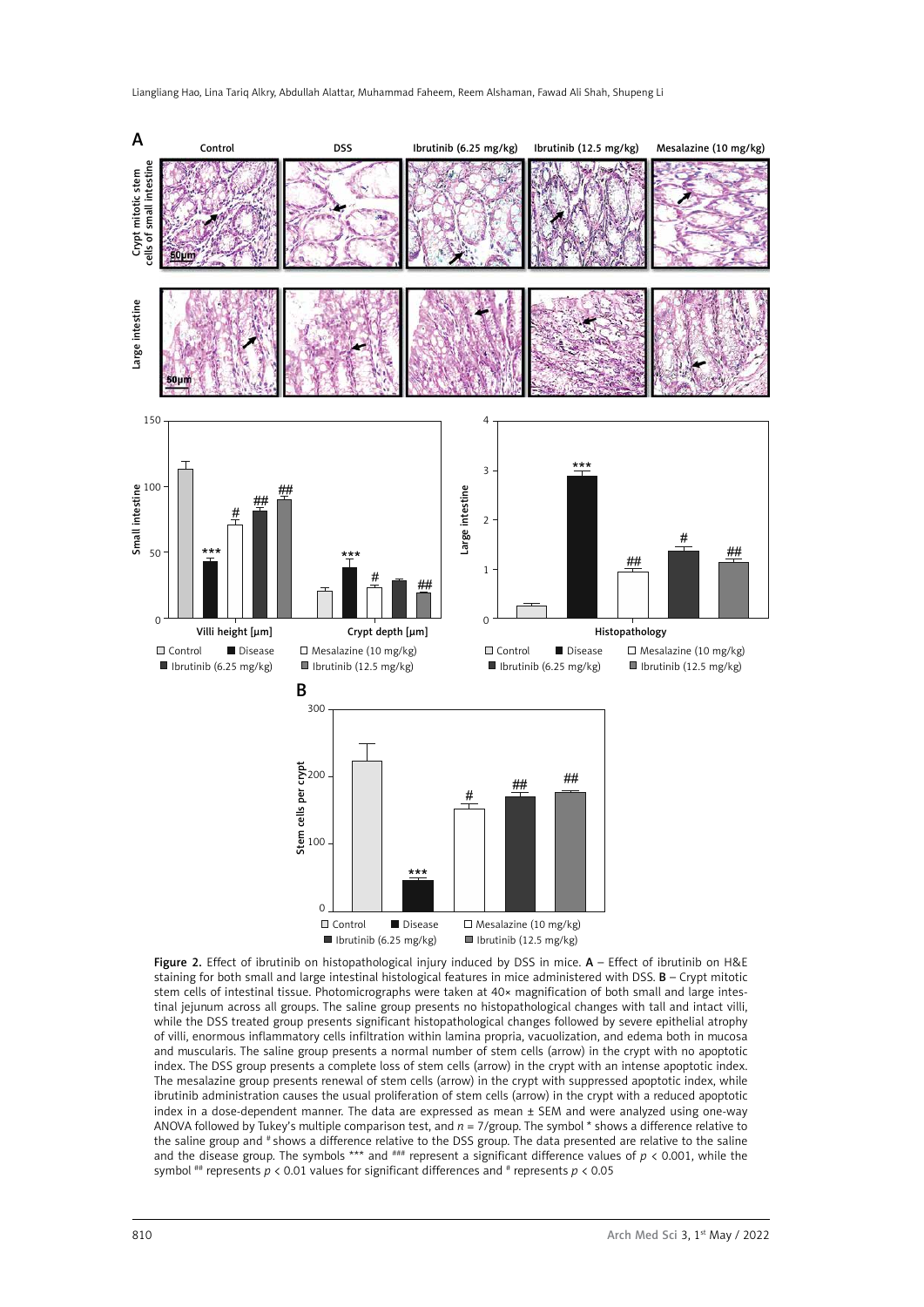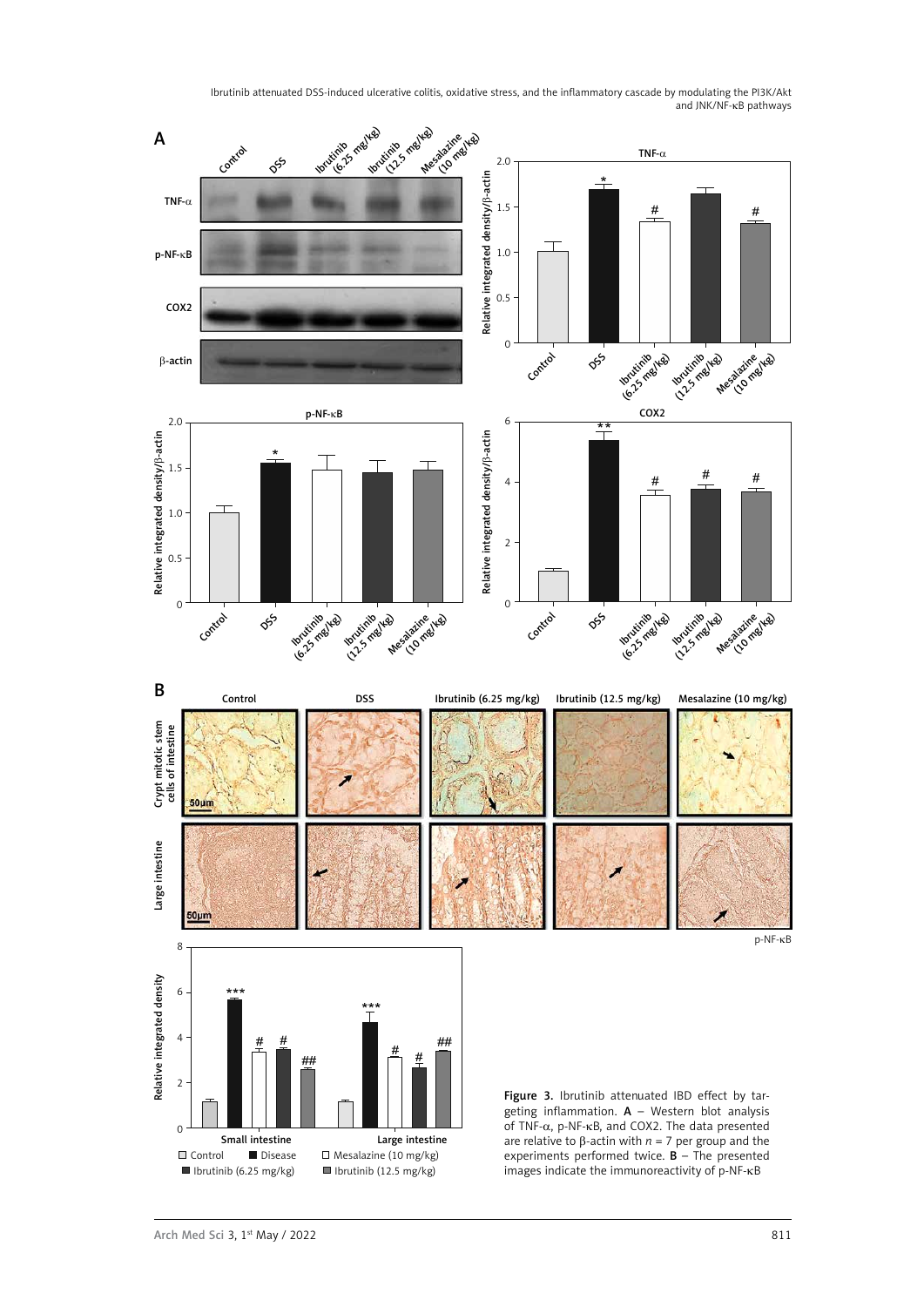

values of  $p < 0.01$  for significant differences and # represents  $p < 0.05$ . COX2 and JNK show cytoplasmic localization while p-NF-κB can be traced in the nucleus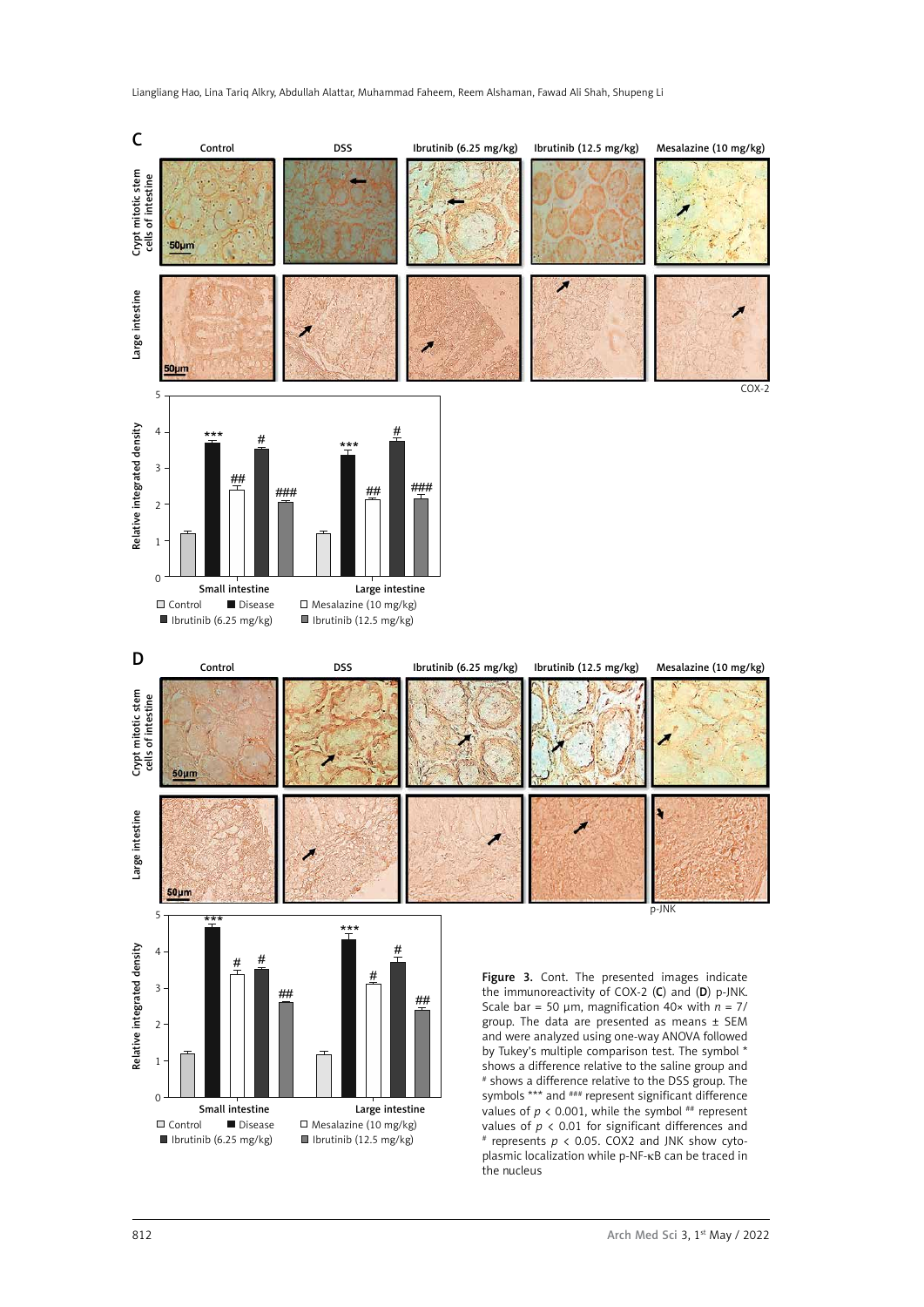sues [30]. NF-κB and c-Jun have been reported to play a crucial role in inflammation caused in the colon and significant inhibition of these markers reduces the pathogenesis of IBD [31]. Moreover, these mediators are cross-linked to other inflammatory cytokines and chemokine levels and facilitate the migration of immune cells to the colon, which relates to the pathogenesis of human IBD [32]. To further reveal the relative role of the inflammatory markers and their associated cascade in our model, we demonstrated that these markers could exaggerate pathogenicity, as a substantial level of inflammatory cytokines was documented in the disease group and ibrutinib attenuated the level of both histological pathogenesis and inflammatory mediators. Administration with ibrutinib alleviated all the physical manifestations induced by the DSS administration, suggesting a preferable candidate that protects the mucosa. Furthermore, treatment with ibrutinib significantly prevented DSS-induced intestinal damage such as shortening of villi, the disappearance of mitotic crypt cells, increase of goblet cell emptying, excess of inflammatory cell infiltration and edema, which were confirmed by histopathological assessment. All these histopathological aspects reveal the mucoprotective effects of ibrutinib. Moreover, how ibrutinib effectively managed these targets needs to be further investigated.

Our results are in line with previous studies as DSS administration suppressed the levels of antioxidant mechanisms such as GSH, GST, and catalase, and increased the level of LPO [33]. The ibrutinib group showed a marked increase in the antioxidant enzymes, while the level of the MDA was attenuated promisingly. It was found that treatment with ibrutinib not only increases the level of the antioxidant enzyme by repressing ROS production but also reinforces its anti-oxidant potential through inhibition of lipid peroxidation. ROS production initiated a series of downstream signaling via the pivotal transcriptional factor NFκB, which regulates several cellular activities such as inflammation, cell division, apoptosis, differ-



Figure 4. Effects of ibrutinib on enzymatic and non-enzymatic oxidants. Effects of DSS and ibrutinib on levels of GSH (A); GST (B); CAT (C), and LPO (D). The data are presented as means  $\pm$  SEM and were analyzed using one-way ANOVA followed by Tukey's multiple comparison test. The symbol \* shows a difference relative to the saline group and # shows a difference relative to the DSS group. The symbols \*\*\* and ### represent significant difference values of  $p < 0.001$ , while the symbol  $**$  represents  $p < 0.01$  values for significant differences and  $*$  represents  $p < 0.05$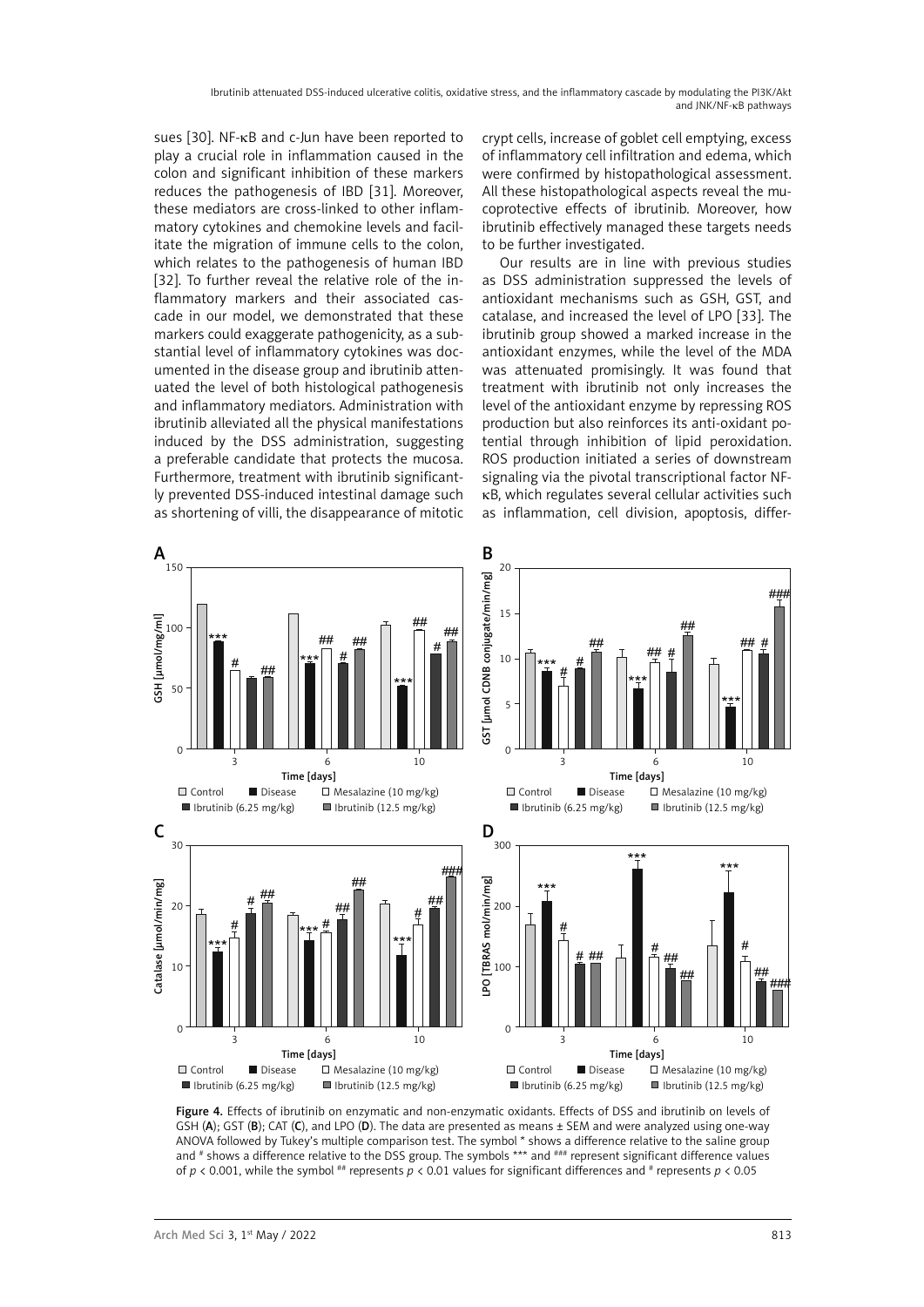entiation, and development. DSS can trigger activation of the transcriptional factor NF-κB in intestinal tissue and consequently up-regulate the expression of several genes, especially those concerned with the production of pro-inflammatory cytokines [34]. The excessive production of the proinflammatory cytokines via the positive feedback mechanism further activates NF-κB signaling and facilitates the swift discharge of mucins from the goblet cells, rendering them cavitated [35].

As repetitive clinical trials of different protectants that target a single step in different pharmacological disorders have failed previously, ibrutinib in this study ameliorated the detrimental effects of hyperuricemia by targeting multiple stages, such as inflammation, oxidative stress, and cellular degeneration. Our results demonstrated that a protectant acting at different stages may be more advantageous to intervene in the vicious cycles.

As an upstream activator of NF-κB, the phosphoinositide 3-kinase (PI3K)/AKT signaling pathway is implicated in multiple cellular processes, such as survival, proliferation, differentiation, and apoptosis, and the PI3K/Akt signaling pathway is linked to major degenerative diseases. PI3K activation also regulates RhoA kinase, a key regulator of actin cytoskeleton organization, and may influence both degeneration and protection depending on the signal strength. Our results showed attenuated expression of PI3K in the DSS, whereas ibrutinib treatment enhanced the PI3K/Akt signaling pathway, suggesting prosurvival signaling.

Conversely, ibrutinib exhibited a protective effect on liver enzymes as a relative safe profile as no impairment was observed in the liver, further assisted by serum ALT, AST, ALP, and TB levels. Prospectively, the present study was carried out on the comparison of study drug ibrutinib with the standard market drug mesalazine that is mostly used in IBD.

Overall ibrutinib has attractive potential because of the significant decrease in the hepatic enzyme level in blood accompanied by reduced inflammation in intestinal tissues. Similar results were noted in the present study, with all the effects alleviating the condition of the treatment group injected with 12.5 mg/kg body weight of ibrutinib.

In conclusion, the current study demonstrated that seven consecutive days of intraperitoneal administration of ibrutinib (6.25 mg/kg and 12.5 mg/kg) alleviated hyperuricemia in an animal rodent model, and produced significant anti-gout effects in a dose-dependent manner. In conclusion, IBD activates several proinflammatory mediators including p-NF-κB and is further linked to ROS generation. Ibrutinib attenuated hyperuricemia-induced oxidative stress and the inflammatory cascade, possibly by modulating the ROS/NF-κB pathway, potentially accounting for its protective effects against intestinal necrosis.

 $3^{rd}$  day, 6<sup>th</sup> day, and 10<sup>th</sup> day. The data are presented as means  $\pm$  SEM and were analyzed using one-way ANOVA followed by Tukey's multiple comparison test. The symbol \* show a difference relative to the saline group and # shows a difference relative to the DSS group. The symbols \*\*\* and ### represent significant difference values of  $p$  < 0.001, while the symbol ## represents  $p$  < 0.01 values for significant differences and # represents  $p$  < 0.05  $Control$   $0.6 \pm 0.5$   $55 \pm 1.4$   $180 \pm 2.5$   $29 \pm 2.1$ 

Table I. Effect of ibrutinib on liver profile in DSS-induced IBD. Data show the effect of ibrutinib on liver enzymes:

| $p \times 0.001$ , while the symbol energy represents $p \times 0.01$ values for significant unterefices and energy represents $p \times 0.05$ |                            |                    |                           |                           |
|------------------------------------------------------------------------------------------------------------------------------------------------|----------------------------|--------------------|---------------------------|---------------------------|
| Treatment                                                                                                                                      | TB [mg/dl]                 | ALT $[\mu/l]$      | ALP [mg/dl]               | AST [µ]                   |
| 3 <sup>rd</sup> day:                                                                                                                           |                            |                    |                           |                           |
| Control                                                                                                                                        | $0.6 \pm 0.5$              | $55 \pm 1.4$       | $180 + 2.5$               | $29 \pm 2.1$              |
| Disease                                                                                                                                        | $3.0 \pm 0.2***$           | $130 \pm 2.1***$   | 330 ±4.33***              | 80 ±6.52***               |
| Mesalazine (10 mg/kg)                                                                                                                          | $0.7 \pm 0.4$ #            | 75 $\pm 0.9^*$     | $210 \pm 2.29^{**}$       | 40 ±7.12 $^{***}$         |
| Ibrutinib (6.25 mg/kg)                                                                                                                         | $0.6 \pm 0.5$ ##           | $67 \pm 0.63$ ##   | $215 \pm 1.3^*$           | $45 \pm 2.9$ <sup>#</sup> |
| Ibrutinib (12.5 mg/kg)                                                                                                                         | $0.8 \pm 0.8$ ##           | $52 \pm 1.4^{***}$ | $170 \pm 2.5^*$           | $37 + 4.1$ <sup>#</sup>   |
| $6th$ day:                                                                                                                                     |                            |                    |                           |                           |
| Control                                                                                                                                        | $0.5 \pm 0.08$             | $58 \pm 2.3$       | $179 + 3.6$               | $100 \pm 4.1$             |
| Disease                                                                                                                                        | $2 + 2.2***$               | $140 \pm 3.1***$   | 355 ±5.8***               | 335 ±8.5***               |
| Mesalazine (10 mg/kg)                                                                                                                          | $0.8 \pm 0.4^{***}$        | $80 \pm 1.9$ ##    | $270 \pm 3.9^{\text{\#}}$ | $268 \pm 8.2$ #           |
| Ibrutinib (6.25 mg/kg)                                                                                                                         | $0.9 \pm 3.1^*$            | 88 ±0.8#           | $230 \pm 2.3$ ##          | 200 ±3.9##                |
| Ibrutinib (12.5 mg/kg)                                                                                                                         | $0.6 \pm 3.6$ ###          | 70 ±3.4###         | $200 \pm 5.5$ ###         | $177 \pm 6.1$ ###         |
| $10th$ day:                                                                                                                                    |                            |                    |                           |                           |
| Control                                                                                                                                        | $0.5 \pm 0.08$             | $58 + 2.3$         | $110 + 3.6$               | $110 + 4.1$               |
| Disease                                                                                                                                        | $3 \pm 0.5***$             | $122 \pm 2.3***$   | $160 + 3.8***$            | 300 ±2.5***               |
| Mesalazine (10 mg/kg)                                                                                                                          | $0.6 \pm 0.4$ #            | $70 \pm 2.5$ #     | $141 \pm 4.5$ ##          | $158 + 5.2$ ##            |
| Ibrutinib (6.25 mg/kg)                                                                                                                         | $1 \pm 0.4^{+}$            | $48 \pm 2.3$ ##    | $139 + 1.3$ ##            | $170 + 2.9$               |
| Ibrutinib (12.5 mg/kg)                                                                                                                         | $0.6 \pm 0.3$ <sup>#</sup> | 40 $±4.4***$       | $110 \pm 3.1***$          | $140 \pm 6.1$             |
|                                                                                                                                                |                            |                    |                           |                           |